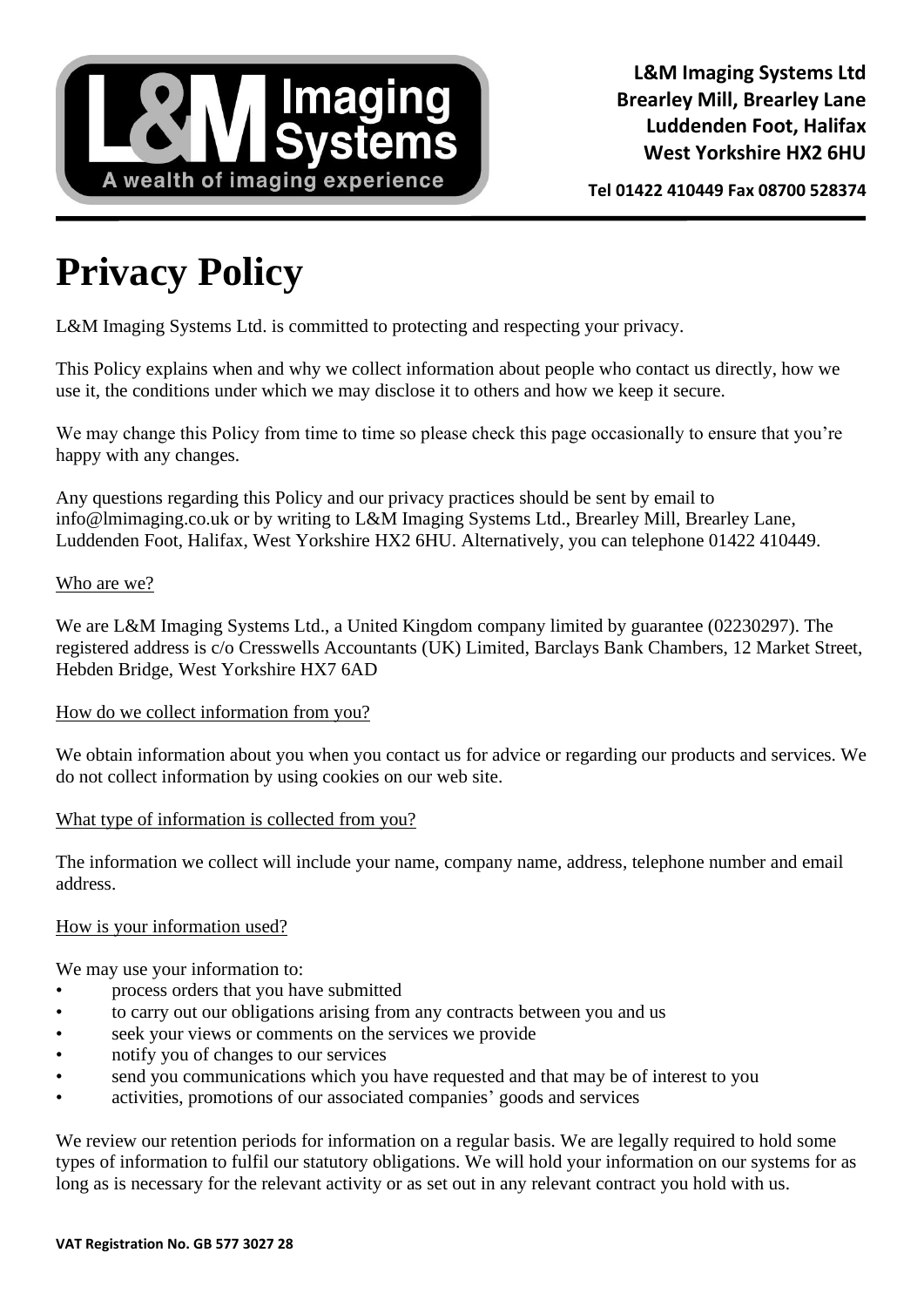

**Tel 01422 410449 Fax 08700 528374**

#### Who has access to your information?

We will not sell or rent your information to third parties.

We will not share your information with third parties for marketing purposes.

Third Party Service Providers working on our behalf - we may pass your information to our third-party service providers, agents subcontractors and other associated organisations for the purposes of completing tasks and providing services to you on our behalf. However, when we use third party service providers, we disclose only the information that is necessary to deliver the service and we have a contract in place that requires them to keep your information secure and not to use it for their own direct marketing purposes. Please be reassured that we will not release your information to third parties for them to use for their own direct marketing purposes, unless you have requested us to do so, or we are required to do so by law, for example, by a court order or for the purposes of prevention of fraud or other crime.

# Your choices

You have a choice about whether or not you wish to receive information from us. If you do not want to receive direct communications from us, then you can ask for these to stop. You can change your marketing preferences at any time by contacting us by email: info@lmimaging.co.uk or telephone on 01422 410449.

# How you can access and update your information

The accuracy of your information is important to us. If you change email address, or any of the other information we hold is inaccurate or out of date, please email us at info@lmimaging.co.uk or write to us at L&M Imaging Systems Ltd., Brearley Mill, Brearley Lane, Luddenden Foot, Halifax, West Yorkshire HX2 6HU. Alternatively, you can telephone 01422 410449.

You have the right to ask for a copy of the information L&M Imaging Systems Ltd. holds about you. We may charge for information requests to cover our costs in providing you with details of the information we hold about you.

# Security precautions in place to protect the loss, misuse or alteration of your information

When you give us information, we take steps to ensure that it's treated securely. Non-sensitive details (your company email address etc.) are transmitted normally over the Internet, and this can never be guaranteed to be 100% secure. As a result, while we strive to protect your personal information, we cannot guarantee the security of any information you transmit to us, and you do so at your own risk. Once we receive your information, we make our best effort to ensure its security on our systems.

# Links to other websites

Our website may contain links to other websites run by other organisations. This privacy policy applies only to our website, so we encourage you to read the privacy statements on the other websites you visit. We